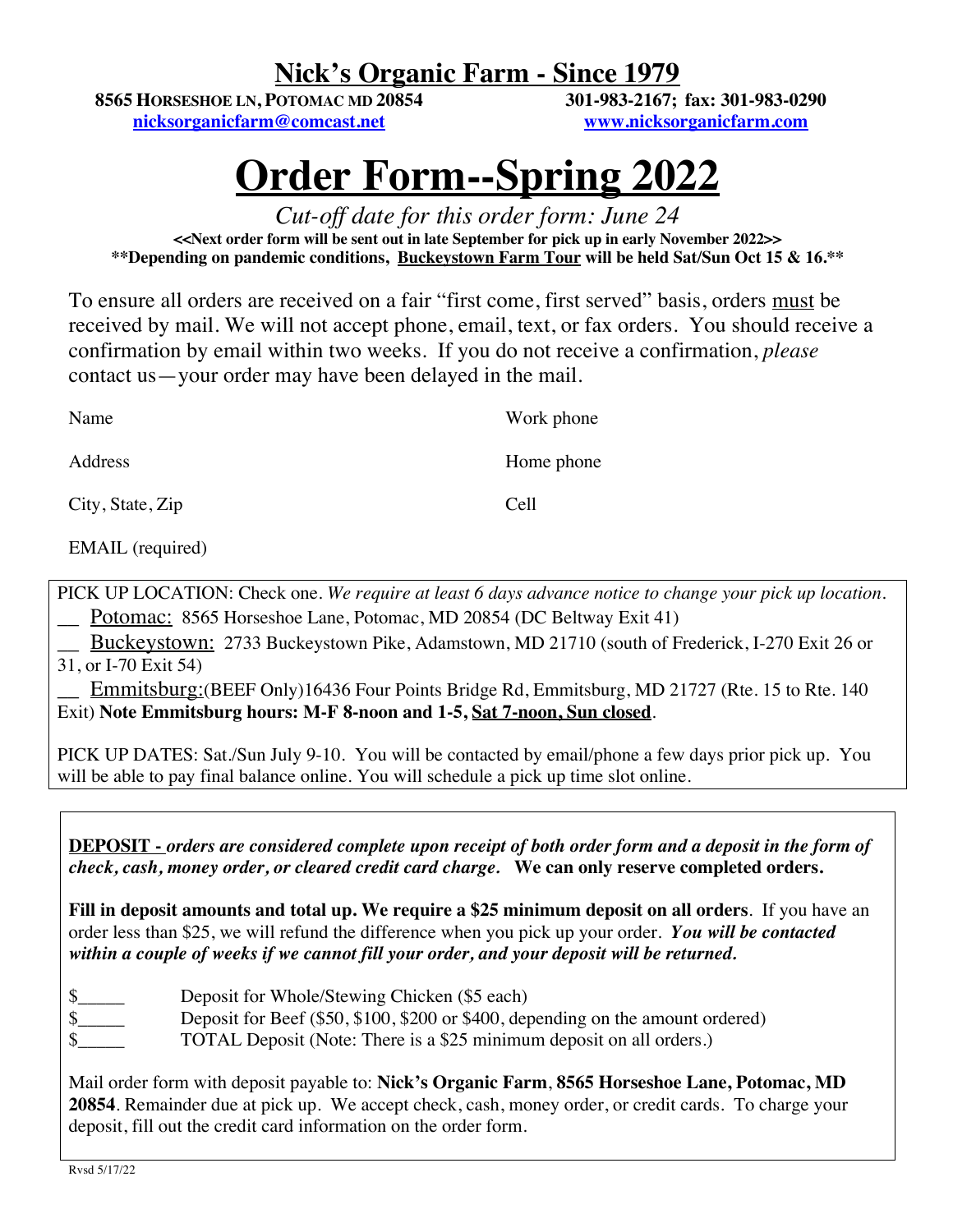| Credit card type:       | VISA Mastercard | <b>American Express</b> | Other |
|-------------------------|-----------------|-------------------------|-------|
| Name on Card:           |                 |                         |       |
| Card#                   |                 |                         |       |
| <b>Expiration Date:</b> | Security code:  | Zip Code:               |       |

*Fill in number desired for each product. More detailed information on following pages or on website.*

#### **ORGANIC EGGS & CHICKEN**

#### **ORGANIC EGGS farm fresh, raised on pasture, brown shell, deep orange yolks, higher in Omega 3s and beta-carotene.**

\_\_\_PASTURED EGGS, Large \$6.00/dz.

Eggs can also be picked up daily year round on a self-service basis at our Potomac or Buckeystown locations. Contact us to find out how: nicksorganicfarm@comcast.net

# **Organic Chicken and Chicken Parts**

\_\_\_ Whole Pastured FROZEN CHICKEN \$5.50/lb. (approx. 3.0-5.5 lb.) **\$5 deposit/bird**

Only check below if you have a strong preference. We will try to accommodate but cannot guarantee. \_\_\_prefer smaller birds

\_\_\_prefer larger bird

\_\_\_ STEWING HENS whole, pastured, frozen \$3.99/lb.(approx. 2.5-4.0 lb.) **\$5 deposit/bird** LIMIT, 10 per order, if you want more indicate below and we will see if we have enough

\_\_\_\_ Additional STEWING HENS, if available

| <b>ORGANIC CHICKEN PARTS, frozen, vacuum packed</b>                              | price/lb.                    |
|----------------------------------------------------------------------------------|------------------------------|
| Chicken breasts, quarters, wings, tenders will not be available this year.       |                              |
| LIVERS, frozen                                                                   | \$3.00 per $\frac{1}{2}$ lb. |
| <b>FEET</b> per packet (4 feet chicken) or $(2-3$ feet turkey), great for broth, |                              |
| approx. 1/3-1/2 lb.                                                              | \$2.50 each                  |
| HEARTS, delicious sautéed or in stuffing                                         | \$3.00 per ½ lb.             |
| $\Box$ GIZZARDS, not peeled, per packet, approx. $\frac{1}{2}$ lb.               | \$2.50 each                  |
| $\Box$ GIZZARDS, peeled, per packet, approx. ½ lb.                               | \$5.00 each                  |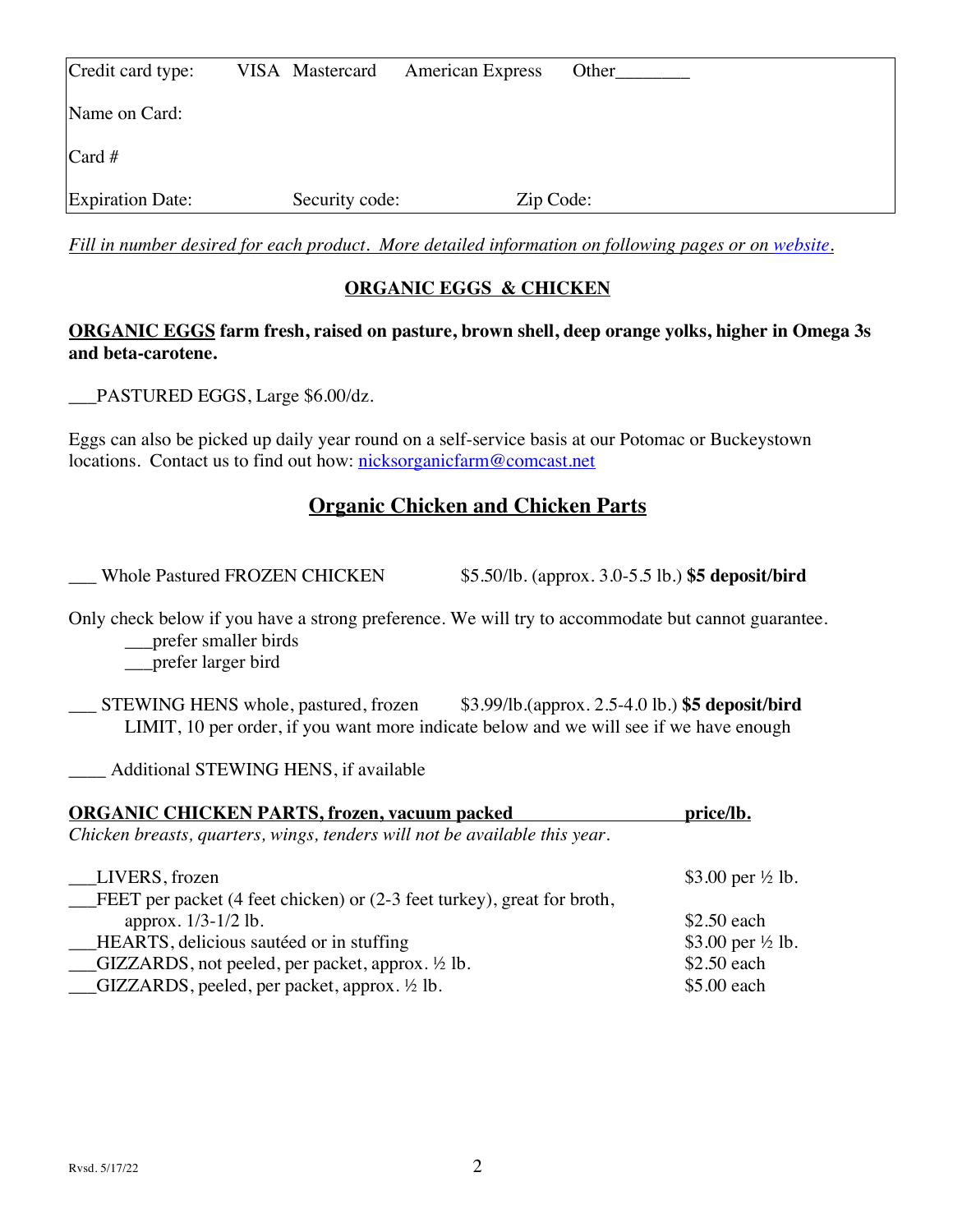# **100% GRASS FED BEEF**

|             |                | Approx. lbs. | Cost    |                    | Approx. lbs   |            |            | Finished |          |
|-------------|----------------|--------------|---------|--------------------|---------------|------------|------------|----------|----------|
|             | <b>Hanging</b> |              | per lb. |                    | Cut, Wrapped, |            |            | Average  | Deposit  |
| Order       | Weight         |              | Hanging | <b>Frozen Meat</b> |               | Final      | Cost       | Cost     | Required |
| <b>Size</b> | low            | high         | Weight  | low                | high          | low        | high       | per lb.  |          |
|             |                |              |         |                    |               |            |            |          |          |
| 1/8         | 55             | 80           | \$6.25  | 37                 | 50            | \$343.75   | \$500.00   | \$9.65   | \$50     |
|             |                |              |         |                    |               |            |            |          |          |
| 1/4         | 110            | 160          | \$5.75  | 75                 | 100           | \$632.50   | \$920.00   | \$8.82   | \$100    |
|             |                |              |         |                    |               |            |            |          |          |
| 1/2         | 220            | 320          | \$5.25  | 150                | 200           | \$1,155.00 | \$1,680.00 | \$8.05   | \$200    |
|             |                |              |         |                    |               |            |            |          |          |
| whole       | 410            | 640          | \$4.75  | 300                | 400           | \$1,947.50 | \$3,040.00 | \$7.05   | \$400    |

All of the product is processed by the split half and lateral quarters, so that all customers receive identical cuts--we have no front or rear quarters. Our meat is sold by hung weight, that is, before the butcher trims excess surface fat and cartilage and removes major bones. All our beef and beef products are frozen. Bones and suet are not included with your bulk beef order. These items and various organ meats may be purchased separately.

For more description of hanging weight and final costs, see "How Beef Is Processed," and "Beef Orders and Cost," on following pages.

| WHOLE $(\$4.75/lb.)$ $$400$ deposit |               | _______ QUARTER (\$5.75/lb.) \$100 deposit |  |
|-------------------------------------|---------------|--------------------------------------------|--|
| HALF (\$5.25/b.)                    | \$200 deposit | $EIGHTH ($6.25/lb.)$ \$50 deposit          |  |

\_\_\_\_\_Check if you prefer your bulk order on the SMALLER side, **if available**.

\_\_\_\_\_Check if you prefer your ground beef EXTRA LEAN, (90-95%), **if available**.

Patties (fill in # of boxes) 5 lb. box, 20 quarter lb. hamburgers from your bulk order, \$3.00/box extra. There is only enough ground beef for two boxes with a one eighth order.

**Below under "Ground Beef" section you may add more ground beef and boxes of patties, if available.**

#### THREE STANDARD BEEF CUTS TO CHOOSE FROM (more detail under "What Cuts to Expect.")

\_\_CUT #1—approximately equal amounts of steak, roasts, ground beef, and some stew beef and short ribs \_\_CUT #2—same as above, but more steaks and ground, less roasts

\_\_CUT #3—**Only available if ordering half or whole**, less ground, less roasts, includes brisket, skirt and flank steaks. *Check below only if you want any of the options.*

| $CUT$ #3 Option for standing rib roast | This option gives you a roast instead of multiple rib<br>steaks. |
|----------------------------------------|------------------------------------------------------------------|
| $CUT \#3$ Option for tenderloin        | This option gives you Tenderloin and NY Strip steaks             |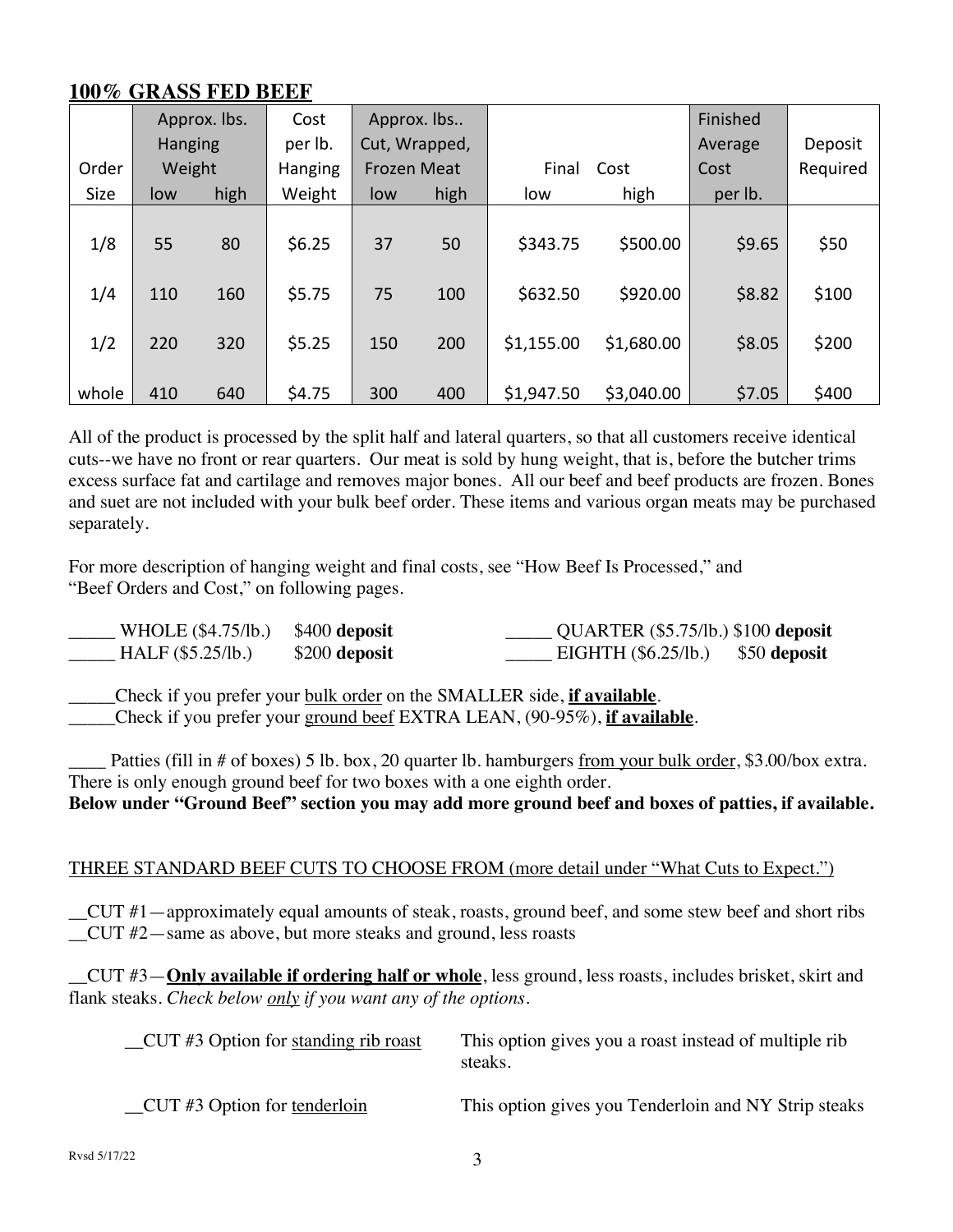**instead of** Porterhouse and T-bone steaks. Circle to indicate if you want the tenderloin as a roast or cut into individual steaks.

ROAST OR STEAKS

SPECIAL BEEF CUTTING INSTRUCTIONS: The processor can custom cut or modify your order. Write instructions on back, or on separate page. Contact us if you have questions.

#### **ADDITIONAL GROUND BEEF**:

You can order from each of the categories: Lean, Extra Lean, "Green Tag," and Patties. These items can be ordered separately, and you do not have to order bulk beef. Or these items can be in addition to whatever is included in your bulk beef order. There is a *5 pound minimum order* only if you are not ordering anything else from this order form.

> **\*\*\*\***SPECIAL: BUY 10 lb., GET 1 additional lb. FREE!\*\*\*\* *If you mix types, you get one free of lesser value or whatever is available.*

*Fill in how many:*

- LEAN  $(80-85\%)$ , 1 lb. plastic "tube" wrap, \$8/lb.
- Extra LEAN (90-95%), 1 lb. plastic "tube" wrap,  $$8/lb.$
- GREEN TAG (75-80%), 1 lb. plastic "tube" wrap, \$7/lb.

"Green tag" ground beef (75-80%) contains a slightly higher fat content than our standard Lean Beef (80-85%). Some of our customers prefer its flavor and moistness. Fat from our 100% grass-fed animals is naturally yellowish from the elevated beta-carotene levels. The fat is not as heavy, thick, or greasy as grain fed animals. "Green tag" refers to the color of the tape used to close the package.

PATTIES: one box, twenty ¼ lb. patties @ \$43, choose Lean OR Extra Lean

LEAN  $(80-85\%)$ , 5 lb. box, twenty ¼ lb. patties

OR

EXTRA LEAN (90-95%), 5 lb. box, twenty  $\frac{1}{4}$  lb. patties

#### **ORGAN & OTHER MEATS/BONES**—All Frozen

| Cheeks $@$ \$6 (approx. 1 lb.)          |
|-----------------------------------------|
|                                         |
| Kidneys $@$ \$5 (approx. 1 lb.)         |
| Sweet Breads@\$5 (approx. 1.5 lb.)      |
| Brains@\$4 (approx. 1 lb.)              |
| Suet (hard fat) $@$ \$5(approx. 2.5lb.) |
|                                         |
|                                         |

 $Rvsd 5/17/22$  4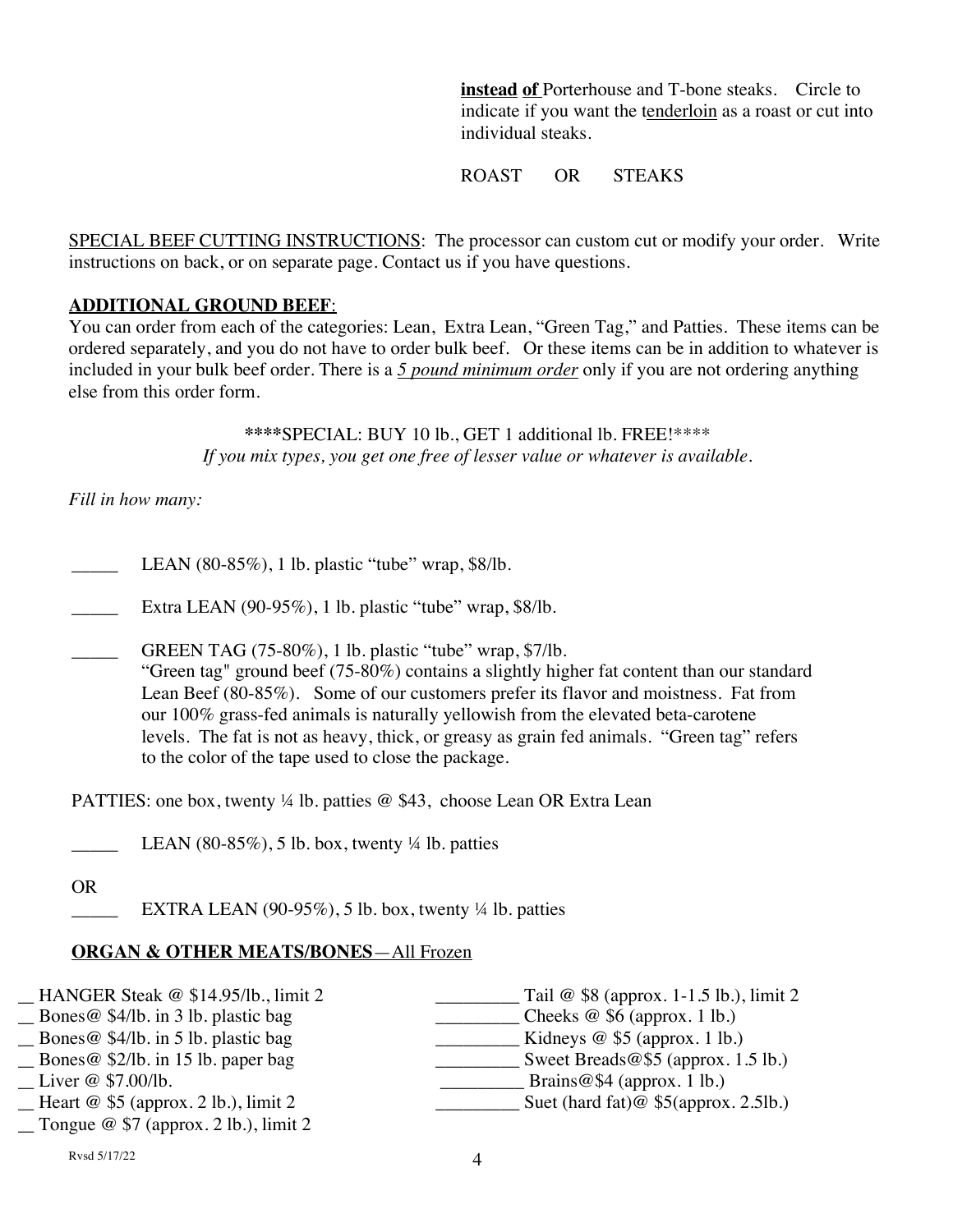**SAUSAGE**: \$10/pk. (4 links, vacuum packed, frozen, 1 lb.) See following pages for spice ingredients.

- \_\_\_\_\_ BRATWURST/COUNTRY(interchangeable, same flavor different shape casing)
- \_\_\_\_\_ CHORIZO
- \_\_\_\_\_ ITALIAN
- \_\_\_\_\_ KIELBASA
- \_\_\_\_\_ SAGE
- FRESH (plain frozen)

#### SAUSAGE VALUE PRICE SIX PACK- \$54--save 10%

one pack of each sausage type, no substitutions, totaling 6 lb.

#### **JERKY:**

JERKY Four ounce packets, all natural  $@$9.00$  See following pages for spice ingredients.

#### **CORN, CORNMEAL, POPCORN**

#### **FLORIANI RED Flint Corn**

WHOLE Kernel Corn—not ground \_\_\_\_\_ 1 lb. \$4  $\frac{2.5 \text{ lb. } $7.50}$ 

CORNMEAL Stone ground whole grain \_\_\_\_\_ 1 lb. \$6.50 \_\_\_\_\_ 2.5 lb. \$16 \_\_\_\_\_ 5.0 lb. \$30

#### **PUNGO CREEK Dent Corn, multi-colored**

WHOLE kernel Corn—not ground \_\_\_\_\_ 1 lb. \$3 \_\_\_\_\_ 2.5 lb. \$6  $\frac{1}{2}$  5 lb. \$10

CORNMEAL Stone ground whole grain  $\frac{1 \text{ lb. } $5.50}$  $\frac{2.5 \text{ lb. } $13}{2.5 \text{ lb. } $13}$ \_\_\_\_\_ 5.0 lb. \$23

#### **POPCORN**

\_\_\_\_\_ 5 lb. \$14

CHEROKEE Multi-colored \_\_\_\_ 1 lb. \$3  $\_\_$  2.5 lb. \$5

 $-$  5 lb. \$9

\_\_\_\_\_GIFT CERTIFICATE(S) in \$50 increments. Call office 301-983-2167 to give us details.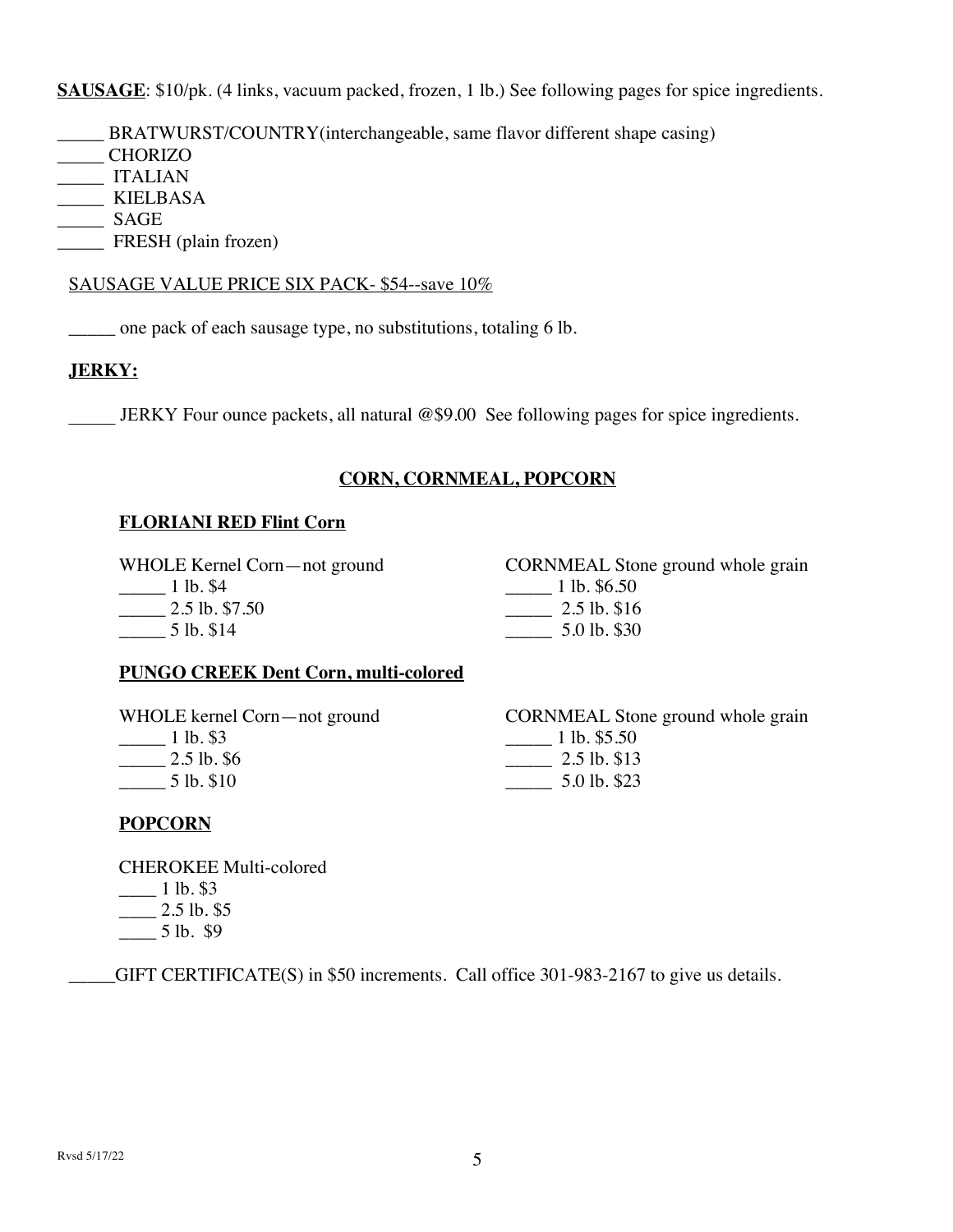# **Nick's Organic Farm - Quality Products Since 1979 GRASS FED BEEF & ORGANIC PASTURED POULTRY, EGGS & GRAINS www.nicksorganicfarm.com nicksorganicfarm@comcast.net**

#### **HEALTH BENEFITS OF 100% GRASS-FED BEEF AND PASTURED POULTRY**

. Our beef is 100% grass-fed. The cattle never receive any grain, GMOs, hormones, antibiotics, or animal parts. Our beef are on our certified organic pastures all day 365 days a year. Our poultry are raised on the same certified organic pastures and also receive feed made from our grains ground on our farm. Studies have shown that, compared to grain-fed beef, grass-fed beef are higher in omega 3 fatty acids and CLAs (conjugated linoleic acids). Both omega 3 and CLAs are believed to have positive health effects for those concerned about the risks of heart disease, stroke, arthritis, dementia and cancer. Studies have also shown that pastured poultry and eggs are also higher in omega 3 and, like grass fed beef, have a higher ratio of omega 3 to omega 6 fatty acids.

#### **CLIMATE COOLING AND ENVIRONMENTAL BENEFITS OF GRAZING LIVESTOCK**

Our 8-12 year rotation of grain crops, hayfields, and pastures forms the basis for our livestock grazing. As we intensively rotate our cattle and poultry through all of our fields, the animals are digesting our cover crops, hay, and pastures and spreading their manure evenly across our farm. The action of their hooves and claws help mix the residues of organic matter into the upper surface of the soil, creating a carbon rich topsoil. Over the past two decades our soil tests show we have been steadily increasing soil organic matter, thereby storing carbon in our soil–– a process known as "carbon sequestration."

This constant addition of organic matter takes carbon dioxide from the air and leaves carbon in the soil, eventually in the stable form of humus. As a result of the buildup of humus, our soils resist erosion, and they do not create excess nutrient run off into the Chesapeake Bay. In addition, they absorb rainwater more easily and hold onto soil moisture better. As a consequence, they are more able to withstand heavy rain outbursts while also being more drought resistant.

By feeding our cattle only grass, we do not have to disturb our soils as often to create their feed which helps to keep our carbon in the soil. We use shallow tillage and chemical free organic no-till whenever possible to reduce carbon loss into the air. In addition, recent studies indicate that our long standing practice of feeding sea kelp to our cattle reduces by 50-80% the amount of green house gas methane they release. Also, the kelp gives our animals healthy shiny coats and helps them to resist flies.

#### **ORGANIC PASTURED POULTRY**

We raise certified organic pastured chickens and turkeys. Our meat birds are rotated daily to graze on fresh organic pastures, and they are given organic feed raised on our farm. They do not receive any medications, antibiotics, GMOs, hormones, or animal by-products. The poultry are processed on our farm. The chickens are vacuum sealed and frozen. The Thanksgiving turkeys are fresh and frozen and placed in a plastic bag.

#### **ORGANIC PASTURED EGGS**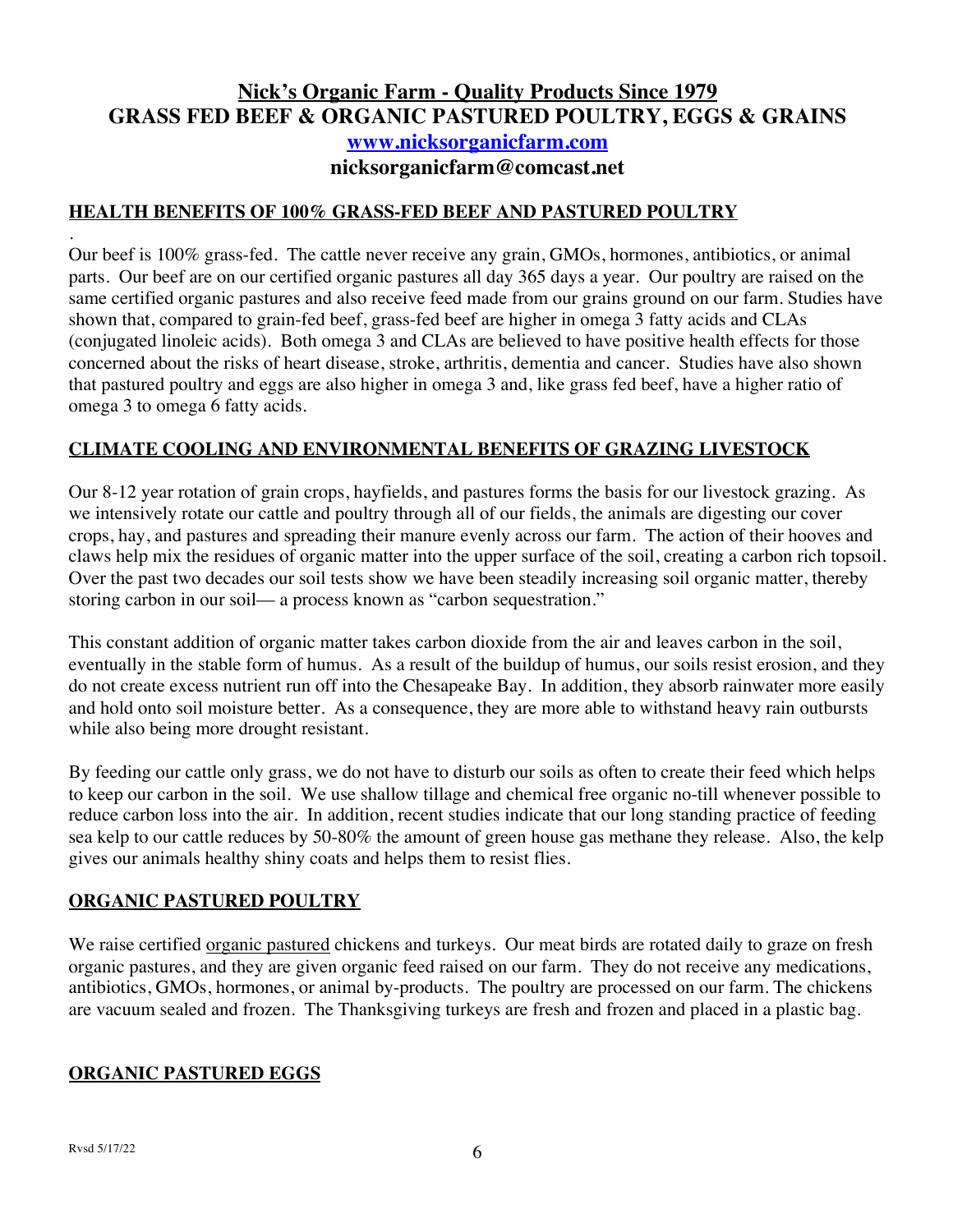We sell fresh brown shell eggs with bright yellow-orange yolks. Our classic Bard Rock and Rhode Island Red and other breeds of hens are out on organic pasture each day foraging for insects, grazing fresh grass, running around and exercising, and breathing clean fresh air. Our hen houses are movable so we can rotate our birds to fresh pasture daily.

When available, smaller eggs from younger hens, sometimes called **"pullet eggs"** are sold at a reduced price. The pullet eggs taste much the same as full size eggs because all the birds receive the same feed and pasture. The higher yoke to egg white ratio make these pullet eggs a favorite with bakers and at a great price!

Fresh eggs are available daily on a year round self-service basis at both the Potomac and Buckeystown locations. Contact us nicksorganicfarm@comcast.net to find out how to purchase these eggs.

# **ORGANIC PASTURED CHICKEN**

**Whole Chicken:** young tender frozen broilers in vacuum sealed bag (3.0-5.5 lb.) \$5.50/lb. Neck included, great for broth along with the bones.

**Stewing Hens:** older smaller laying hens, for wet cooking. (2.5-4.0 lb.) \$3.99/lb. Great flavor for soup, broth or stews. Ample yellow fat. Frozen in vacuum sealed plastic bag, necks included.

**\$5 deposit/bird** in addition to beef deposit.

**CHICKEN PARTS** Vacuum sealed and frozen

**Chicken Livers:** \$3.00 per 1⁄2 lb. packet. Very popular and very nutritious.

**Chicken/Turkey Feet:** approx. 1/3-½ lb. \$2.50 per packet. Not peeled. Great for soup/specialties. (chicken: 4-6 feet, turkey: 2-3 feet)

**Hearts:** \$3.00/ 1⁄2 lb. Great halved and sautéed in oil or butter with garlic. The hearts can also be combined with the gizzards and livers for a delicate kabob cooked over a grill or baked in the oven. Hearts, liver and gizzards are also combined and added to stuffing.

Gizzards: Unpeeled whole gizzards are \$2.50 per 1/2 lb. or peeled at \$5 per 1/2 lb. Peeled gizzards have had the small pebbles removed from this muscle that helps the birds grind and digest their food. Remember, chickens have no teeth. Whole, un-peeled gizzards must be peeled before cooking or eating. Gizzards are often prepared in deep fried dishes, slow cook braising, part of "giblets," or on kabobs with the hearts and livers.

#### **GRASSFED BEEF**

**HOW WE SELL OUR BEEF** We take orders for our beef twice a year in May and September when we send out an order form to our customer mailing list. Our beef is sold by the whole, half, quarter or eighth. Most quarters will yield roughly 75 to 100 pounds of cut, wrapped and frozen beef. A half will be twice that amount. An eighth will be half of that amount. Some customers share an order with neighbors, friends, or relatives; however, we cannot further subdivide your order into separate boxes,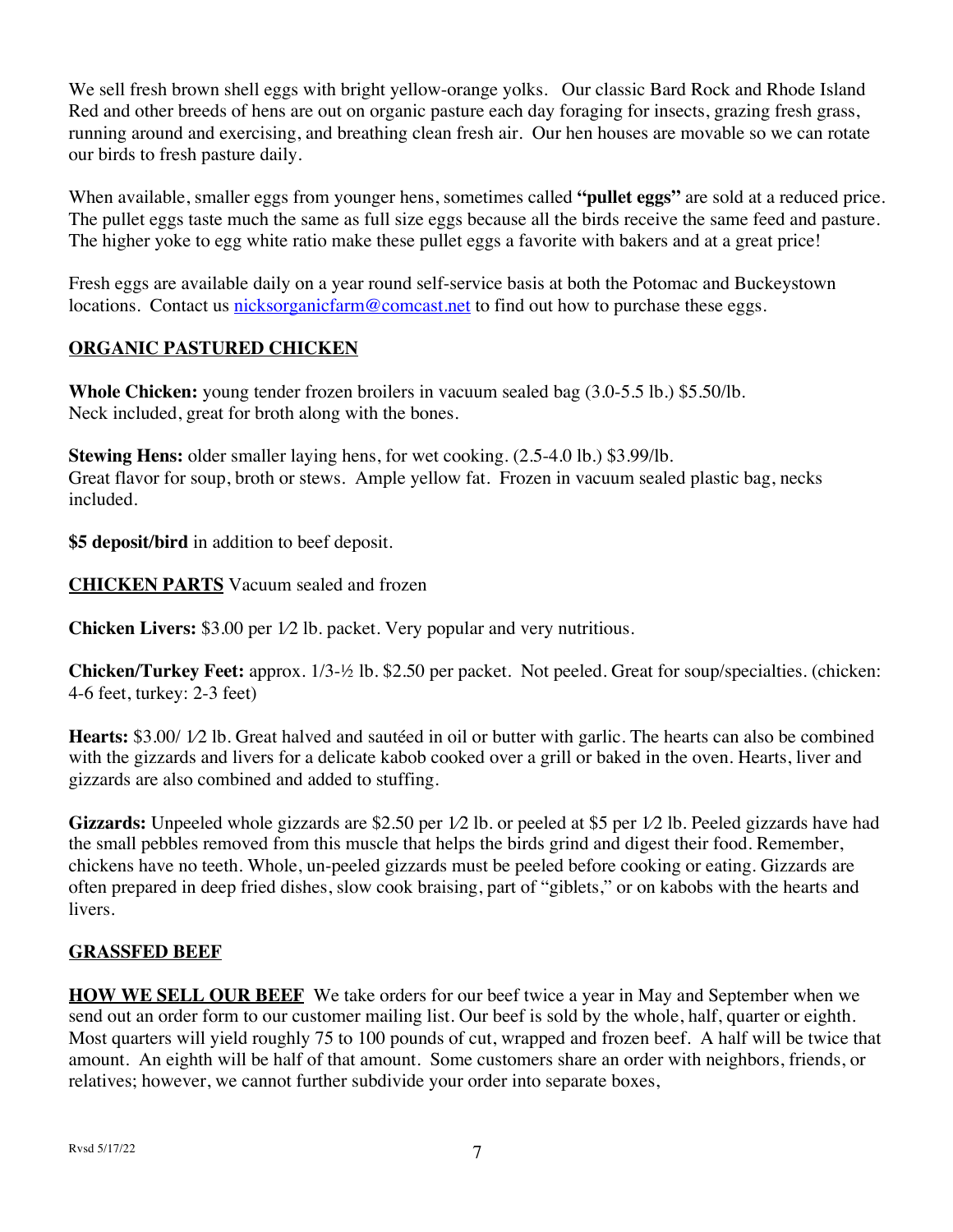We have an annual Buckeystown Farm Tour on the third weekend in October, at which time we sell individual cuts of beef at retail prices.

**HOW THE BEEF IS PROCESSED** All of the product is processed by the split half, also know as lateral quarters, so that all customers receive identical cuts--we have no front or rear quarters. Our meat is sold by hung weight, that is, before the butcher trims excess surface fat and cartilage and removes major bones. After being trimmed, grass fed animals tend to have more meat and less fat per pound than grain fed animals. The beef is dry aged to our specifications to ensure full flavor and tenderness. Bones and suet are not included with your bulk beef order. These items and various organ meats may be purchased separately for an additional cost.

The beef is processed in a full time USDA inspected family run facility. Each piece is clearly labeled with the name of the cut and carries the USDA inspection seal. Because Maryland has no certified organic beef processing facilities near us, once the animal is processed it will no longer be "certified organic", even if raised totally organically. The beef is still "all natural" and "100% grass fed."

We have asked our processor to cut our meat first thing in the morning so that all surfaces are clean and free of other meat residues. Most of the time, only our beef is processed on a given day. Our processor uses the same clean up products we use on our organic approved on-farm chicken processing: bleach sanitizer and Dawn liquid detergent.

**HOW WE RAISE OUR BEEF** Our cattle are raised on our certified organic farm in the fertile Frederick Valley. They are100% grass-fed. They are not fed any hormones, GMOs, antibiotics, or animal by-products. The beef are constantly rotated on organic pastures, and receive organic hay and baleage grown on our farm, plus well water, and mineral salts and sea kelp.

Since 1979, we have been committed to constant improvement of our soil and our organic livestock rotations contribute greatly to our soil's health. We have an 8 to 12 year rotation of crops, hay fields and pastures, through which we also rotate our animals.

Over the years we have conducted on-farm research with Federal, state, and non-profit agencies to refine our organic practices. We conduct research to improve our organic soil and crops and to breed and manage our herd so that it has maximum natural resistance to disease without the use of synthetic chemicals. We have also participated in a university study documenting the nutritional advantages of grass fed beef.

**BEEF ORDERS** are filled on a first-come, first-served basis. Approximate yields of finished meat and the approximate costs are:

|       |         | Approx. lbs. | Cost    | Approx. lbs.       |               |          |          | Finished |          |
|-------|---------|--------------|---------|--------------------|---------------|----------|----------|----------|----------|
|       | Hanging |              | per lb. |                    | Cut, Wrapped, |          |          | Average  | Deposit  |
| Order | Weight  |              | Hanging | <b>Frozen Meat</b> |               | Final    | Cost     | Cost     | Required |
| Size  | low     | high         | Weight  | low                | high          | low      | high     | per lb.  |          |
| 1/8   | 55      | 80           | \$6.25  | 37                 | 50            | \$343.75 | \$500.00 | \$9.65   | \$50     |
| 1/4   | 110     | 160          | \$5.75  | 75                 | 100           | \$632.50 | \$920.00 | \$8.82   | \$100    |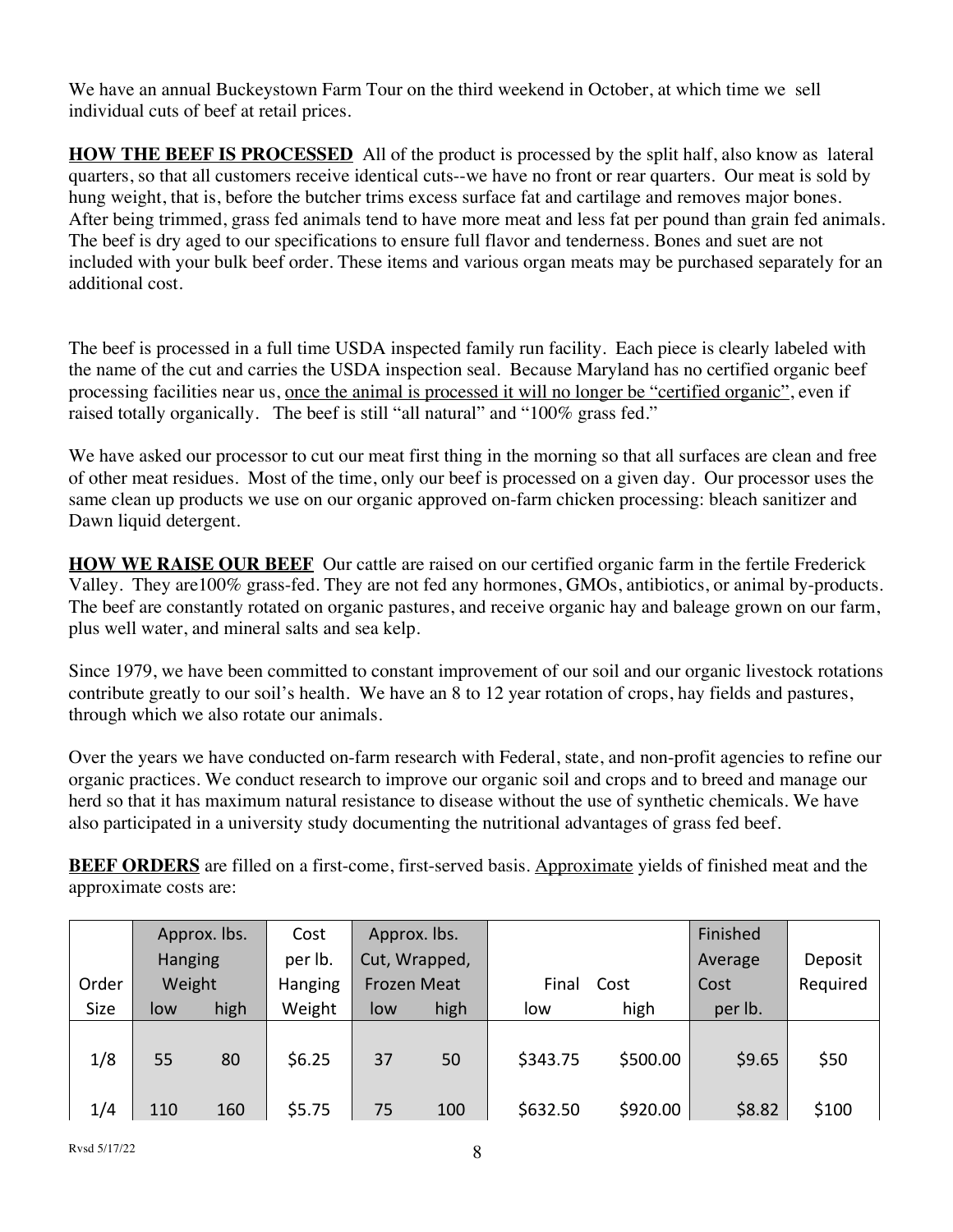|       | 220 | 320 | \$5.25 | 150 | 200 | \$1,155.00 | \$1,680.00 | \$8.05 | \$200 |
|-------|-----|-----|--------|-----|-----|------------|------------|--------|-------|
| whole | 410 | 640 | \$4.75 | 300 | 400 | \$1,947.50 | \$3,040.00 | \$7.05 | \$400 |

We cannot further subdivide your order into separate boxes, but you can easily do this yourself and share with family, friends and neighbors.

You can note on the order sheet if you prefer your whole, half, quarter, eighth on the SMALLER side, **if available**.

You can note on the order sheet if you prefer your ground beef processed EXTRA LEAN, (90-95%), **if available**. Our standard burger is lean (80-85%).

Hamburger PATTIES: Some or all of your ground beef from your bulk beef order can be packed in five pound boxes of 20 quarter pound patties, separated with wax paper for an extra \$3.00/box. These patties allow you to easily defrost one burger at a time. If you order one eighth there will only be enough ground beef for two boxes of patties. If available, additional ground beef patties can be ordered with or without a bulk beef order.

**WHAT CUTS TO EXPECT--**WE OFFER THREE STANDARD CUTS. Our standard #1 cut offers more roasts. Our #2 cut offers only half as many roasts and more steaks cut from the chuck and round roasts. The #2 cut offers about one roast per 1/8, two per 1/4, or four per ½. Cut #3, only available for whole and half orders, offers less ground and less roasts, but includes some special cuts and some options.

In our **#1 cut**, the frozen meat is about equally divided into steaks, roasts and one pound packages of ground beef, plus some packets of stew beef and short ribs. In response to customer preferences, we have increased the amount of steaks in our #1 and #2 cut by adding the flat iron steak, the mock tender steak, and the ranch steak. This change also increases the amount of ground beef slightly and reduces the amount of roasts. The #1 cut includes steaks: T-Bone, Porterhouse, Rib Eye, Sirloin, Top Round, Flat Iron, Ranch, and Mock Tender; and Roasts: Chuck (Shoulder), Rump, Eye Round, Loin Tip, and Bottom Round. Since there are not 8 of all of these cuts in one animal, a one eighth order will contain a representative number and equal value of the named cuts.

The **#2 cut** is the same as the #1 cut, except the Chuck Eye Roasts and Eye Round Roasts are sliced into <sup>3</sup>/4 inch Chuck Eye and Eye Round steaks, and the Loin Tip Roasts are sliced into 1 ½ inch London Broils. The additional steaks in the #2 cut will be more flavorful and firmer, and not as tender as the other steaks—they will not be tough.

The **#3 cut** is an option for those ordering a half or a whole, which permit more flexibility in possible cuts. This cut would include less ground beef, but would include the brisket, skirt and flank steaks, London broils, and the remaining steaks and roasts similar to cut #2. As an option for a half or a whole, standing rib roasts can be ordered in place of the rib steaks, and tenderloins and New York Strip steaks can be ordered in place of Porterhouse and T-bone steaks. If you are sharing a half or whole with other families, choosing the options will mean not everyone will necessarily receive identical cuts.

In cuts #1, #2 and #3, Rib Eye, Porterhouse, and T-bone, or optional Tenderloin and New York Strip steaks are cut 1" thick, and other steaks are cut ¾" thick.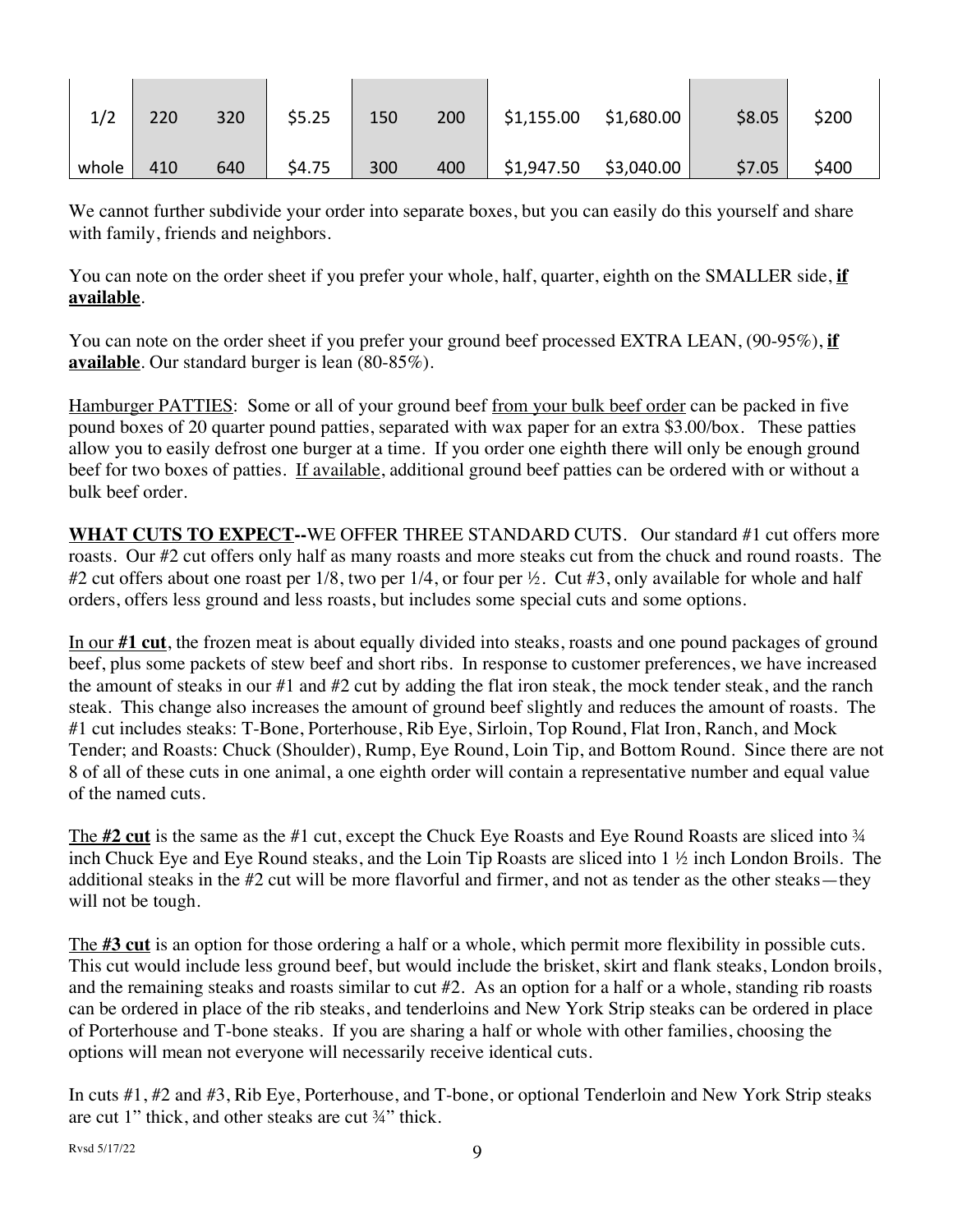All roasts are 3-3.5 pounds. All steaks and roasts are wrapped in a thin plastic sheet (to prevent freezer burn) and then white butcher paper labeled with the contents. Most steaks are wrapped two per packet. Ground beef is packed in 1 lb. plastic tubes.

**SPECIAL BEEF CUTTING INSTRUCTIONS:** The processor can custom cut or modify your order any way you would like. Write your special instructions on the back of your order form or on a separate sheet of paper. Call (301-983-2167) or email nicksorganicfarm@comcast.net for questions.

# **ADDITIONAL GROUND BEEF and PATTIES:**

Ground beef can be ordered separately in one lb. plastic tube packages. When supplies are available, you can save on buying 10 pounds and receive 1 pounds for free. You may order additional ground beef in Lean (80-85%) or Extra Lean (90-95%), or "Green tag" (75-80%). If you mix different value ground beef in the same ten pound order, you will receive and extra pound of the lesser value or what is available.

"Green tag" ground beef contains a slightly higher fat content than our standard Lean. Some of our customers prefer its flavor and moistness. Fat from our 100% grass-fed animals is naturally yellowish from the elevated beta-carotene levels. The fat is not as heavy, thick, or greasy as grain fed animals. "Green tag" refers to the color of the tape used to close the package.

When available, you can also order additional 5 pound boxes of ground beef patties in lean or extra-lean patties only.

Minimum ground beef order is 5 lbs., unless you are purchasing other items from the order form.

**JERKY**: Natural recipe, from our beef, no preservatives. Very popular. Four ounce plastic packs@\$9.00. Ingredients: Beef, Cane Sugar, Sea Salt, Water, Vinegar, Garlic, Black Pepper, Ground Red Pepper.

**SAUSAGE:** Made of 100% beef from our farm. No artificial preservatives. All sausage in individual lengths (grillers), natural collagen casings, four pieces to a plastic vacuum-sealed pack, approx. 1 lb. Priced @ \$10/pk. Save 10% on our value price six pack-- one of each type of sausage, no substitutions, \$54.

Can be grilled, barbequed or sautéed. Makes a great addition to soups, stews, shish kabobs, tomato sauce, huevos rancheros and meatloaf. Can be sliced, sauteed, broiled, or grilled and served as a simple appetizer.

Store sausage frozen until ready to use. You can very easily separate one frozen link at a time with a meat cleaver or a chef's knife. Return remaining sausage to freezer inside a zip lock bag. Individual links thaw quickly and will keep well unthawed in refrigerator for about two weeks.

BRATWURST/COUNTRY A familiar German style plump sausage flavored with coriander. Ingredients: Beef, Vinegar, Sea Salt, Cane Sugar, Black Pepper and Coriander. Links packed in natural collagen casing. When this sausage is placed in a standard long and thin ¼ pound casing it is labelled as "Country."

CHORIZO: Traditional Mexican, mild chili flavor. Very popular. Ingredients: Beef, Water, Vinegar, Salt, Spices (Red Pepper, Cumin), Paprika, Oleoresin of Paprika, Garlic Powder, Spice Extracts. Links packed in natural collagen casing.

 $\frac{8}{3}$  Rvsd 5/17/22 10 ITALIAN: Delicious off the grill or in spaghetti sauce. One of our best sellers.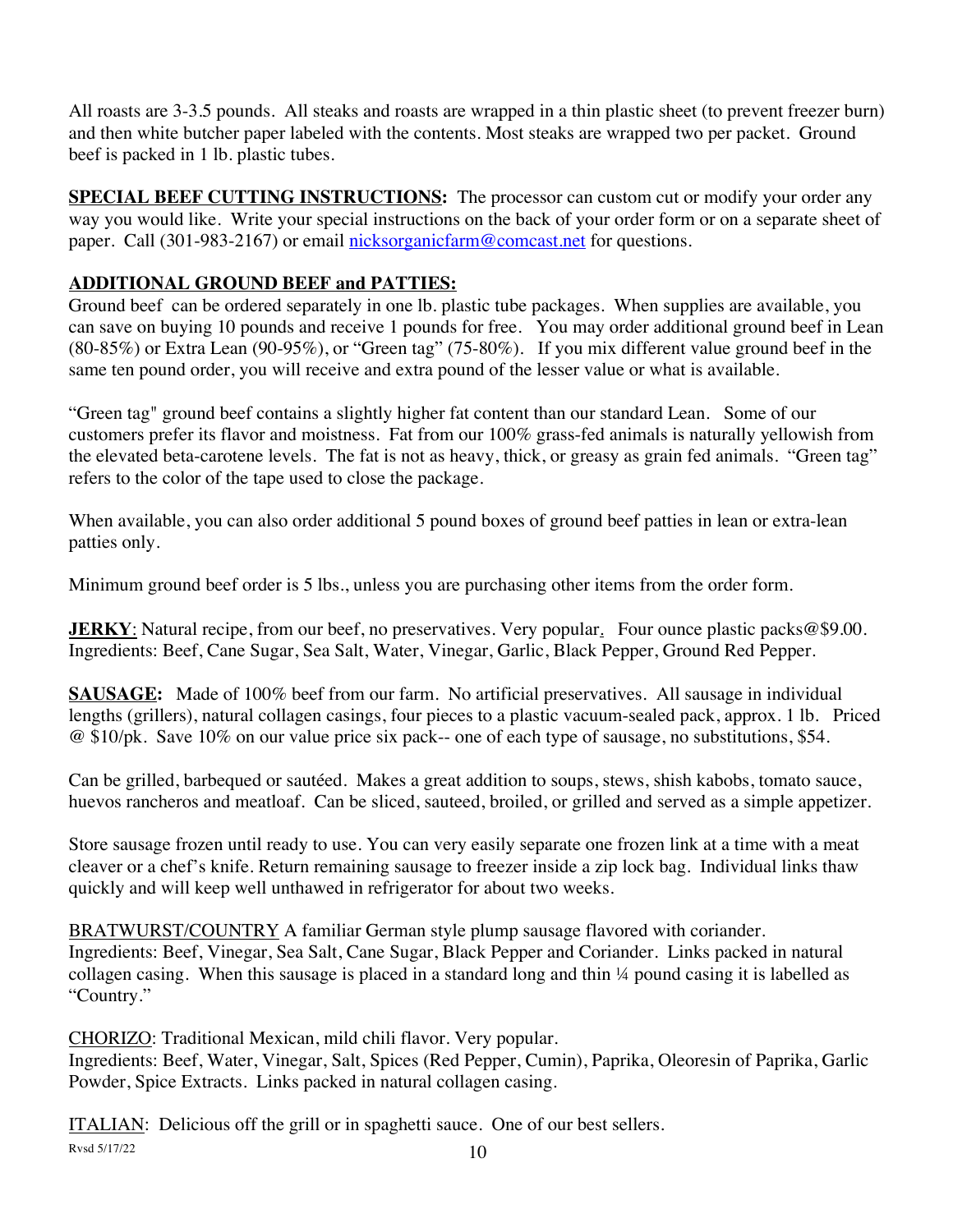Ingredients: Beef, Evaporated Cane Juice, Vinegar, Sea Salt, Ground Fennel, Black Pepper, Crushed Red Pepper. Links packed in natural collagen casing.

KIELBASA A traditional Polish all beef favorite, with garlic. Ingredients: Beef, Vinegar, Sea Salt, Ground Garlic, Black Pepper. Links packed in natural collagen casing.

SAGE Great customer reviews, wonderful flavor, excellent for breakfast. Ingredients: Beef, Vinegar, Sea Salt, Sage, Black Pepper. Links packed in natural collagen casing.

FRESH: Beef with just sea salt and black pepper. Simplicity works. Great off the grill or in a bun, add to soups, stews, lasagna and other pasta dishes.

Ingredients: Beef, Vinegar, Sea Salt, Black Pepper. Links packed in natural collagen casing.

**STORING OUR BEEF** An eighth will usually fit in your refrigerator's freezer compartment if you do not have a lot of other frozen food in it. For a quarter or more, you should have a stand alone freezer. Our beef keeps very well in the freezer for over a year. Steaks and roasts are wrapped in a thin plastic sheet to prevent any surface drying, also know as freezer burn, and then wrapped in butcher paper. The ground beef is packaged in one pound plastic tubes. Storing the beef in a manual defrost freezer also reduces any drying.

# **WHOLE CORN & CORNMEAL—ORGANIC & NON-GMO HEIRLOOM VARIETIES**

**The Floriani Red flint corn,** originally a Native America variety, was lost in America and rediscovered in northern Italy in the foothills of the Alps in the Sugana Valley near Trent where it has been grown for centuries. Taking its name from the family that gave it back to the US, Floriani is known for its great taste, pointed kernels and beautiful red color. Ground on our stone mill, the whole grain cornmeal has a pink cast, robust texture, and makes a distinctive polenta or cornbread with a rich, complex flavor and texture. If you prefer, you can buy the whole kernels and grind fresh with a blender or hand mill just prior to baking. Go to our website for cornmeal and polenta recipes, tips on grinding, and more history about this corn.

| Whole Corn Floriani Red Flint—not ground | 1 lb., \$4    | $2.5$ lb., \$7.50 | 5 lb., \$14 |
|------------------------------------------|---------------|-------------------|-------------|
| Ground Cornmeal for Polenta/Corn Bread   | 1 lb., $$6.5$ | $2.5$ lb., \$16   | 5 lb., \$30 |

**Pungo Creek dent corn** comes from an Eastern Shore heirloom, grown for 165 years by Pungo Creek, VA farmers. Genetic analysis shows it to be a descendant of Bloody Butcher, a predominantly red kernelled corn introduced in Virginia in 1845. Some speculate that Bloody Butcher resulted from the early pioneers crossing various local Native American seeds, grown in the region for centuries, with varieties the settlers had developed. Pungo Creek is a very hardy, large eared, beautifully multi-colored variety able to tolerate drought as well as resist falling over in wet years when it can easily grow to 12 feet and produce two or more heavy ears per stalk. Pungo Creek is valued for its flavor, nutritional profile, and color. Because of its richly varied colors, its ears also make impressive decorative corn. Grind with a blender or hand mill prior to baking or buy the whole grain cornmeal ground on our stone mill. Go to our website for cornmeal and polenta recipes, tips on grinding, and more history about this corn.

| Whole Dent Corn Pungo Creek—not ground | 1 lb., \$3                   | $2.5$ lb., \$6 | 5 lb., \$10 |
|----------------------------------------|------------------------------|----------------|-------------|
| Ground Pungo Creek Cornmeal            | 1 lb., $$5.50$ 2.5 lb., \$13 |                | 5 lb., \$23 |

 $Rvsd 5/17/22$  11 **Our Cherokee Long Ear Small popcorn** is a delicious and beautiful multicolored corn. It was preserved